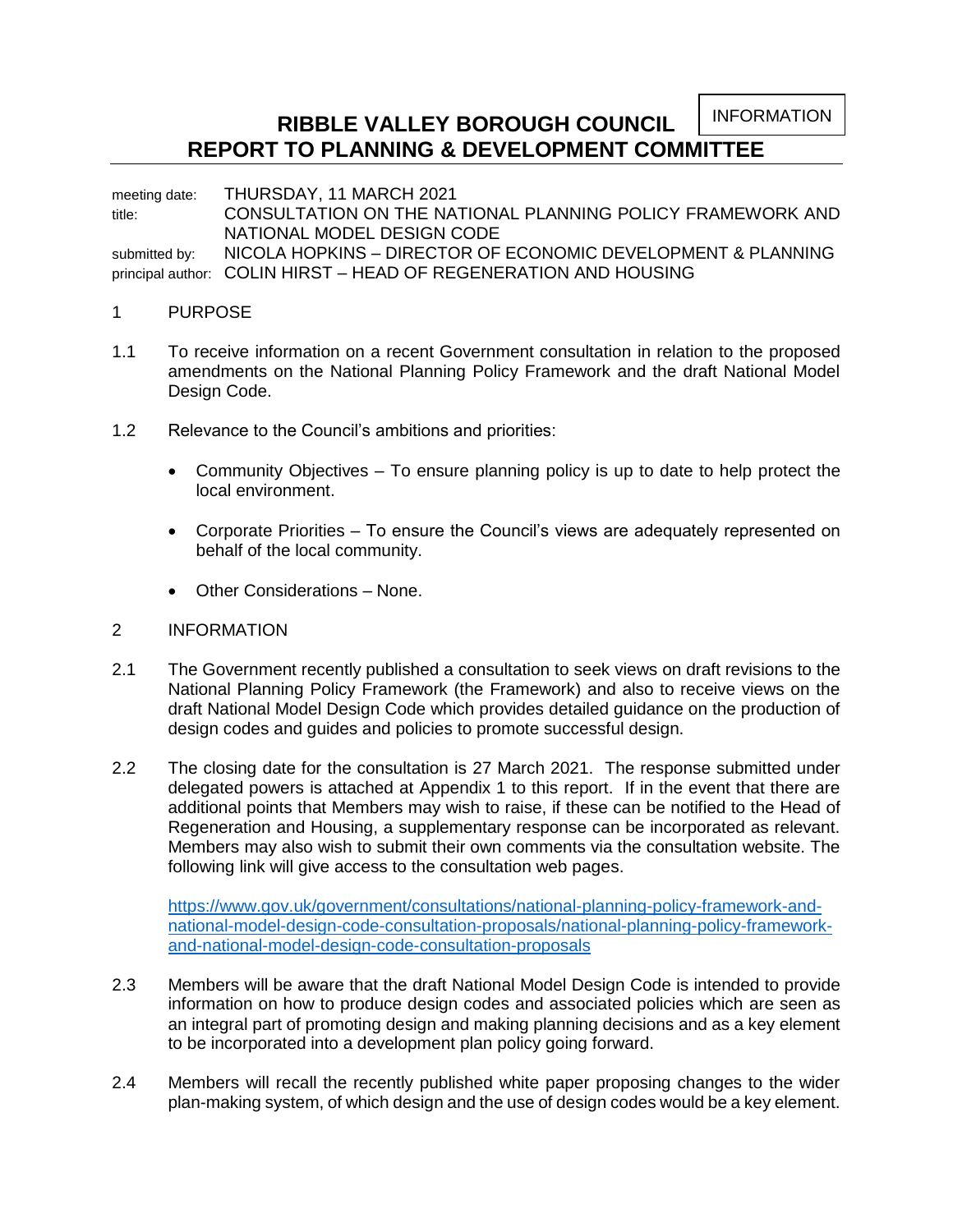Whilst the Government has already introduced some changes to the NPPF reflecting previous consultations, much of the content of the proposals in the white paper are still being reviewed, however the current changes being proposed in this NPPF consultation seek to embed design aspects into the National Policy Framework ahead of the introduction of new legislation. As a consequence, should they be adopted and the National Policy revised, they will become a material consideration for the Council to take account of. The proposed change to NPPF. Can be read using the following link:

[https://assets.publishing.service.gov.uk/government/uploads/system/uploads/attachment](https://assets.publishing.service.gov.uk/government/uploads/system/uploads/attachment_data/file/961769/Draft_NPPF_for_consultation.pdf) [\\_data/file/961769/Draft\\_NPPF\\_for\\_consultation.pdf](https://assets.publishing.service.gov.uk/government/uploads/system/uploads/attachment_data/file/961769/Draft_NPPF_for_consultation.pdf)

2.5 The National Model Design Code is intended to provide detailed guidance on the production of design codes and guides and policies to promote successful design. It expands from the ten characteristics of good design set out in the National Design Guide which reflects the Government's priorities and provides a common overarching framework for design. The code is intended to form part of the Government's planning practice guidance. It is not a statement of national policy. However, once finalised, the Government will recommend that the advice on how to prepare design codes and guides is followed. The model code can be viewed using the following link:

[https://assets.publishing.service.gov.uk/government/uploads/system/uploads/attachment](https://assets.publishing.service.gov.uk/government/uploads/system/uploads/attachment_data/file/957205/National_Model_Design_Code.pdf) [\\_data/file/957205/National\\_Model\\_Design\\_Code.pdf](https://assets.publishing.service.gov.uk/government/uploads/system/uploads/attachment_data/file/957205/National_Model_Design_Code.pdf)

2.6 In terms of design the Government is seeking to promote greater use of design in securing development. It convened the Building Better Building Beautiful Commission with the aim of championing beauty in the built environment as an integral part of the drive to build the homes that the Government consider communities need. The Commission recently published its report which can be viewed using the following link:

[https://assets.publishing.service.gov.uk/government/uploads/system/uploads/attachment](https://assets.publishing.service.gov.uk/government/uploads/system/uploads/attachment_data/file/861832/Living_with_beauty_BBBBC_report.pdf) data/file/861832/Living\_with\_beauty\_BBBBC\_report.pdf

- 2.7 The Commission had three primary aims:
	- To promote better design and style of homes, villages, towns and high streets to reflect what communities want, building on the knowledge and tradition of what they know works for their area.
	- To explore how new settlements can be developed with greater community consent.
	- To make the planning system work in support of better design and style, not against it.
- 2.8 As part of its brief, the Government had asked the Commission to develop a range of practical measures that will help ensure new housing developments meet the needs and expectations of communities, making them more likely to be welcomed rather than resisted. In terms of the overall aims set out above, the Commission found that the approach should be to ask for beauty, refuse ugliness and promote stewardship. They went on to make 45 detailed policy propositions and in response to it, Government has now accepted their recommendations for a strong focus on beauty in national planning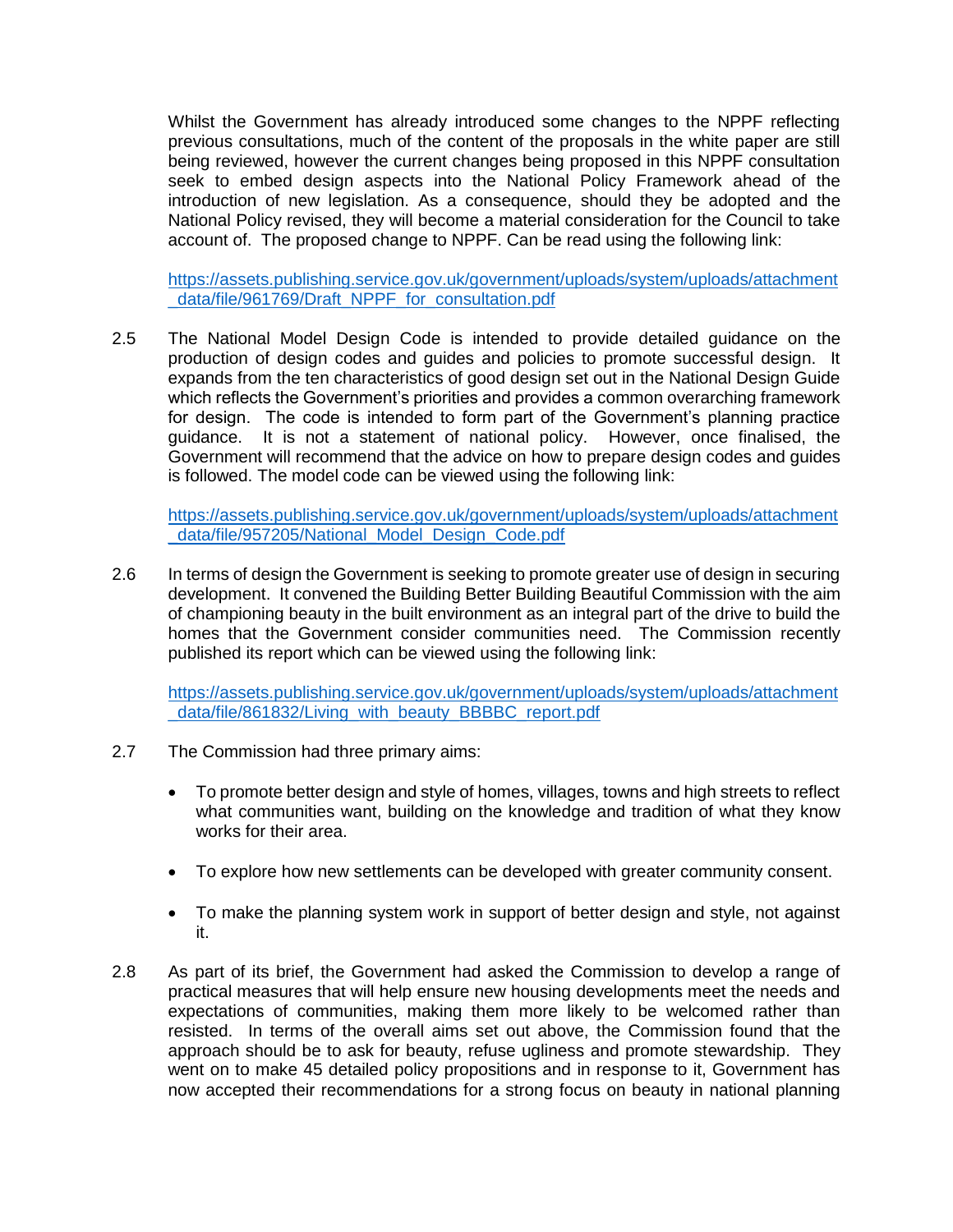policy, to ensure the system helps to foster more attractive buildings and places and also helping to prevent ugliness.

- 2.9 This has resulted in the National Model Design Code in order to provide detailed guidance on how design codes, guidance and other policies to promote successful design can be brought forward by local authorities. The key implication of this approach in reality is that many local authorities will not have the design skills readily available to implement this approach and even without a new local plan system being introduced, changes to national guidance will require the Council to consider how it is going to address design issues in terms of supporting this national policy approach, which brings with it challenges of resource, skills and structure.
- 2.10 A design code itself comprises a set of illustrated design requirements that provide specific detailed parameters for the physical development of a site or area. As Members will appreciate, this can require a wide ranging and differing set of detailed policies in order to implement the initiative and in an area like Ribble Valley which has a broad local vernacular architecture, will be challenging.
- 2.11 It is proposed that the National Model Design Code will provide a toolkit to guide local planning authorities on the design parameters and issues that need to be considered to tailor to their own context when producing codes and guides. Community involvement in developing these codes and guides is a key part of the process and this will introduce significant area of work at some detailed level as these codes are produced.
- 2.12 In essence there is a lot of benefit to having such measures in place as they should enable better informed policy and better informed decisions that will give clearer guidance on what is and isn't acceptable, however areas such as Ribble Valley will face significant challenge in actually delivering on this process as it is introduced.
- 2.13 In relation to the proposed amendments to National Planning Policy Framework which if adopted will become part of the national policy – the proposals intend to revise the Framework such that it will:
	- implement policy changes in response to building better building beautiful permission recommendations;
	- make a number of changes to strengthen environmental policies, including those arising from the Government's review of flood risk with DEFRA;
	- includes minor changes to clarify policy in order to address legal issues;
	- includes changes to remove or amend out of date material;
	- includes an update to reflect a recent change made in a written ministerial statement about retaining and explaining statues; and
	- clarification on the use of Article 4 Directions.
- 2.14 Essentially the proposed changes have two roles. Firstly it provides an opportunity to draw together and update the Framework to reflect different elements of change that have come about through a number of other policy area changes and it will help remove any inconsistencies that exist at the moment. This is to be generally welcomed. However, there are policy changes being introduced which will introduce the need to more strongly reflect design in the way that policy is both formulated and implemented by way of planning applications. There will be a need to ensure that the Council can respond to that policy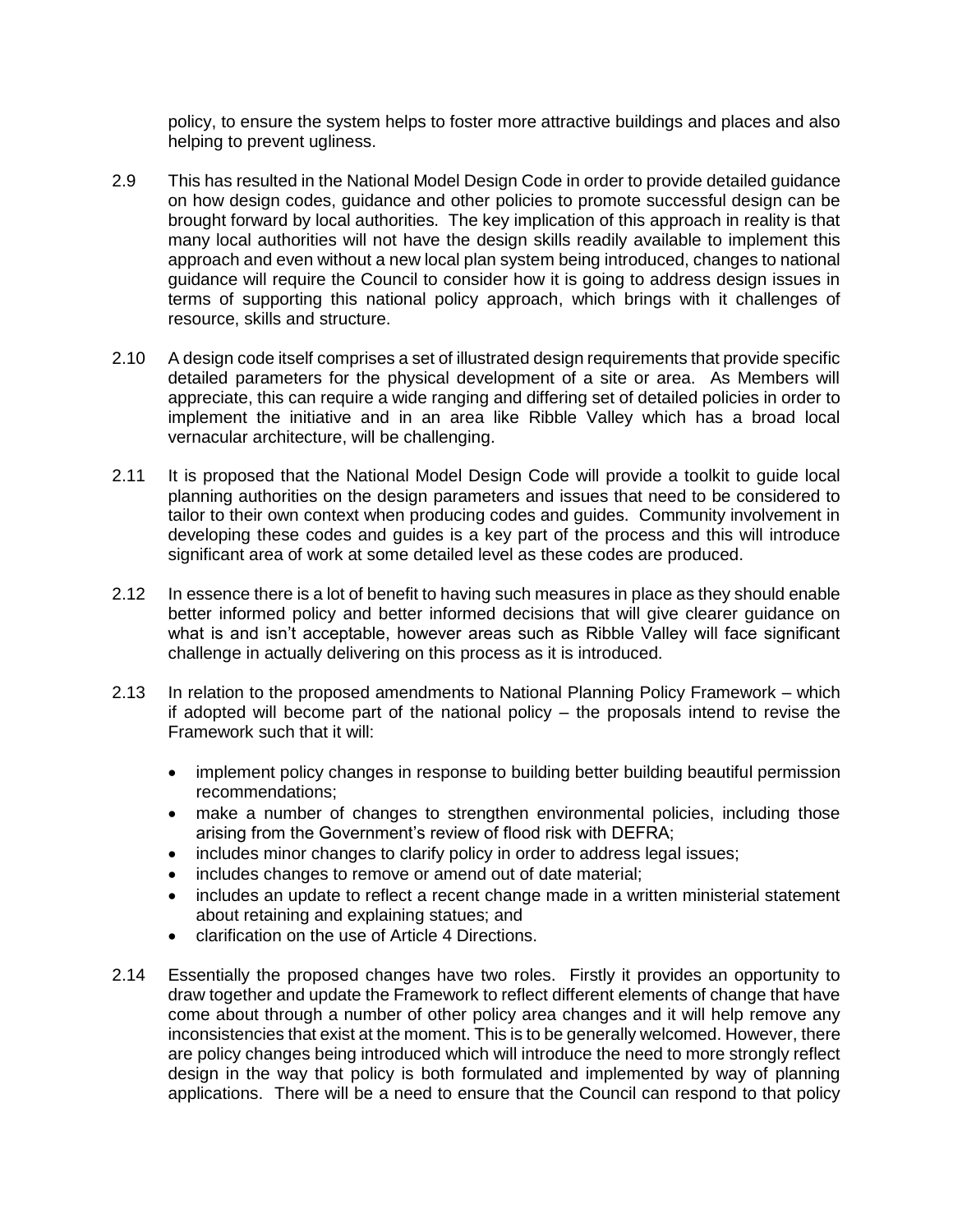imperative. Appendix 1 summarises the main changes proposed to the Framework for reference.

- 2.15 The council will need to determine the impacts of these measures. As part of the implementation programme for Design Codes an opportunity to bid for funding to act as a pilot was offered to local authorities. This was intended by MHCLG to assist with testing how the new policy approach could be applied, ahead of its wider introduction. Successful bids would have secured £50,000 to support the development of design coding.
- 2.16 Whilst this was attractive for the service to assist with developing this area of work, what became apparent when working through the bidding documentation and attending on line advice meetings facilitated by Planning Advisory Service with MHCLG was that the timeframe to address the programme and deliver against the Pilot outputs was very challenging unless you were an area with a design team in place and most likely already working on design themed policy documents. It seemed geared towards larger and more urban authorities. Discussions reinforced the view that the design code approach will be difficult for more rural authorities such as Ribble Valley to embed. Notably, many similar authorities indicated that they would not be bidding.
- 2.17 Given the need to focus resources on the local plan and the fact that in our circumstances we would not be able to meet the proposed timetable the pilot scheme was considered unsuitable. It has been indicated that a further round of pilots may be sought next year when the position can be reconsidered.
- 2.18 The implications of the proposed changes will need to be considered in terms of the impact upon the operation of the planning service and where any substantive changes are necessary, these will be subject to future reports to Members.

COLIN HIRST NICOLA HOPKINS HEAD OF REGENERATION AND HOUSING DIRECTOR OF ECONOMIC

DEVELOPMENT AND PLANNING

BACKGROUND PAPERS

None.

For further information please ask for Colin Hirst, extension 4503.

REF: CH/CMS/P&D/11 March 2021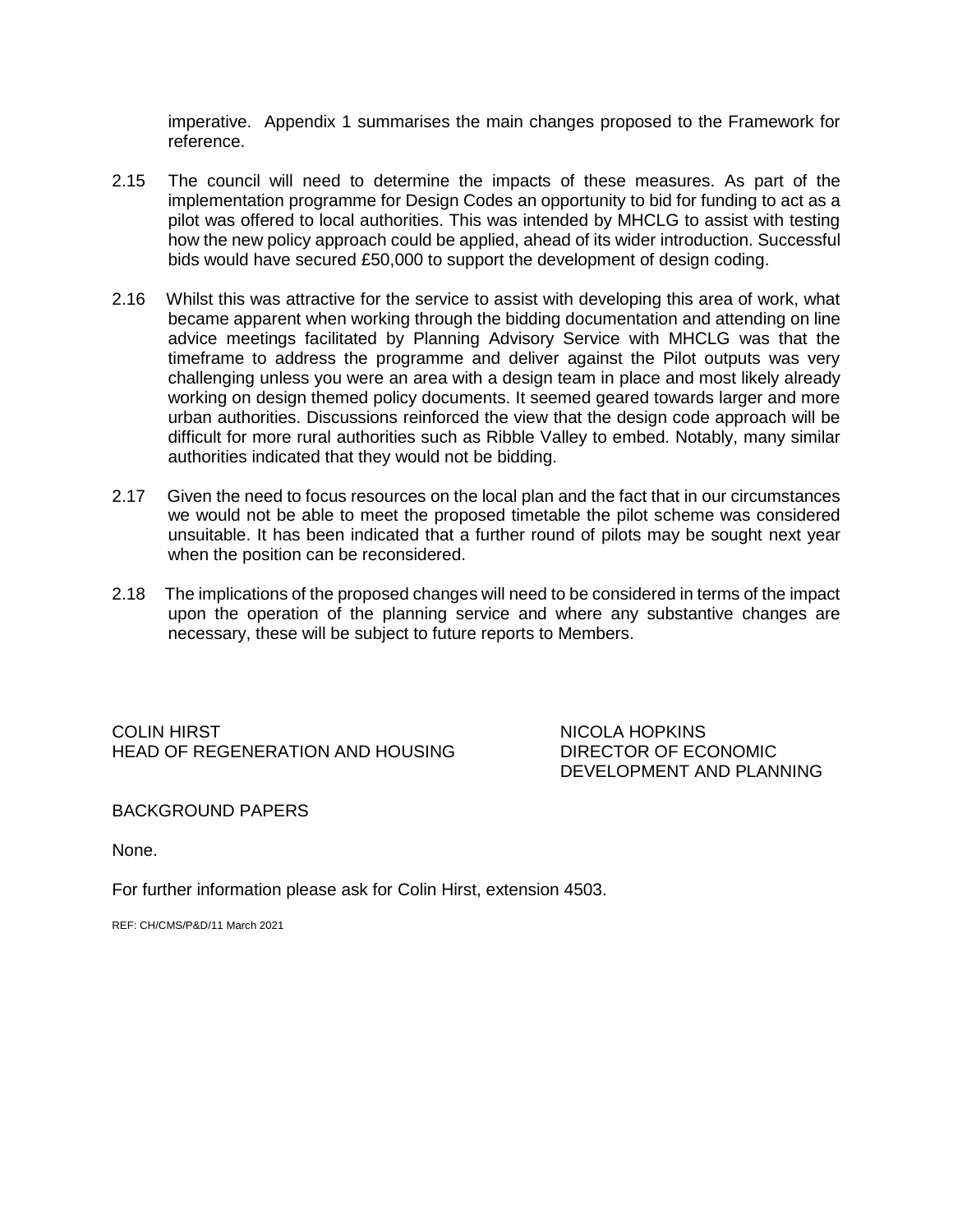## **Chapter 2: Achieving sustainable development**

# **The revised text reflects the government's response to the Building Better Building Beautiful Commission, and makes a small number of other minor changes:**

The wording in paragraph 7 has been amended to incorporate the 17 Global Goals for Sustainable Development which are a widely-recognised statement of sustainable development objectives, to which the UK has subscribed.

Paragraph 8(b) has been amended in response to the Building Better Building Beautiful Commission recommendations to emphasise the importance of well-designed, beautiful and safe places in achieving social objectives of sustainable development.

The wording in paragraph 8(c) has been strengthened to emphasise the role of planning in protecting and enhancing our natural, built and historic environment.

The wording of the presumption in favour of sustainable development (paragraph 11(a)) has been amended to broaden the high-level objective for plans to make express reference to the importance of both infrastructure and climate change.

The final sentence in footnote 8 (referred to in paragraph 11(d)) has been removed as the transitional arrangements for the Housing Delivery Test no longer apply.

Q1. Do you agree with the changes proposed in Chapter 2? **No comments**.

### **Chapter 3: Plan-making**

### **The revised text reflects the government's response to the Building Better Building Beautiful Commission, and recent legal cases:**

In response to the Building Better Building Beautiful Commission recommendations, paragraph 20 has been amended to require strategic policies to set out an overall strategy for the pattern, scale and design quality of places.

Paragraph 22 has also been amended in response to the Building Better Building Beautiful Commission recommendations to clarify that councils who wish to plan for new settlements and major urban extensions will need to look over a longer time frame, of at least 30 years, to take into account the likely timescale for delivery.

Paragraph 35(d) has been amended to highlight that local plans and spatial development strategies are 'sound' if they are consistent with national policy – enabling the delivery of sustainable development in accordance with the policies in the Framework, and other statements of national planning policy where relevant. This ensures that the most up to date national policies (for example, Written Ministerial Statements) can be taken into account.

Q2. Do you agree with the changes proposed in Chapter 3? **No comments**.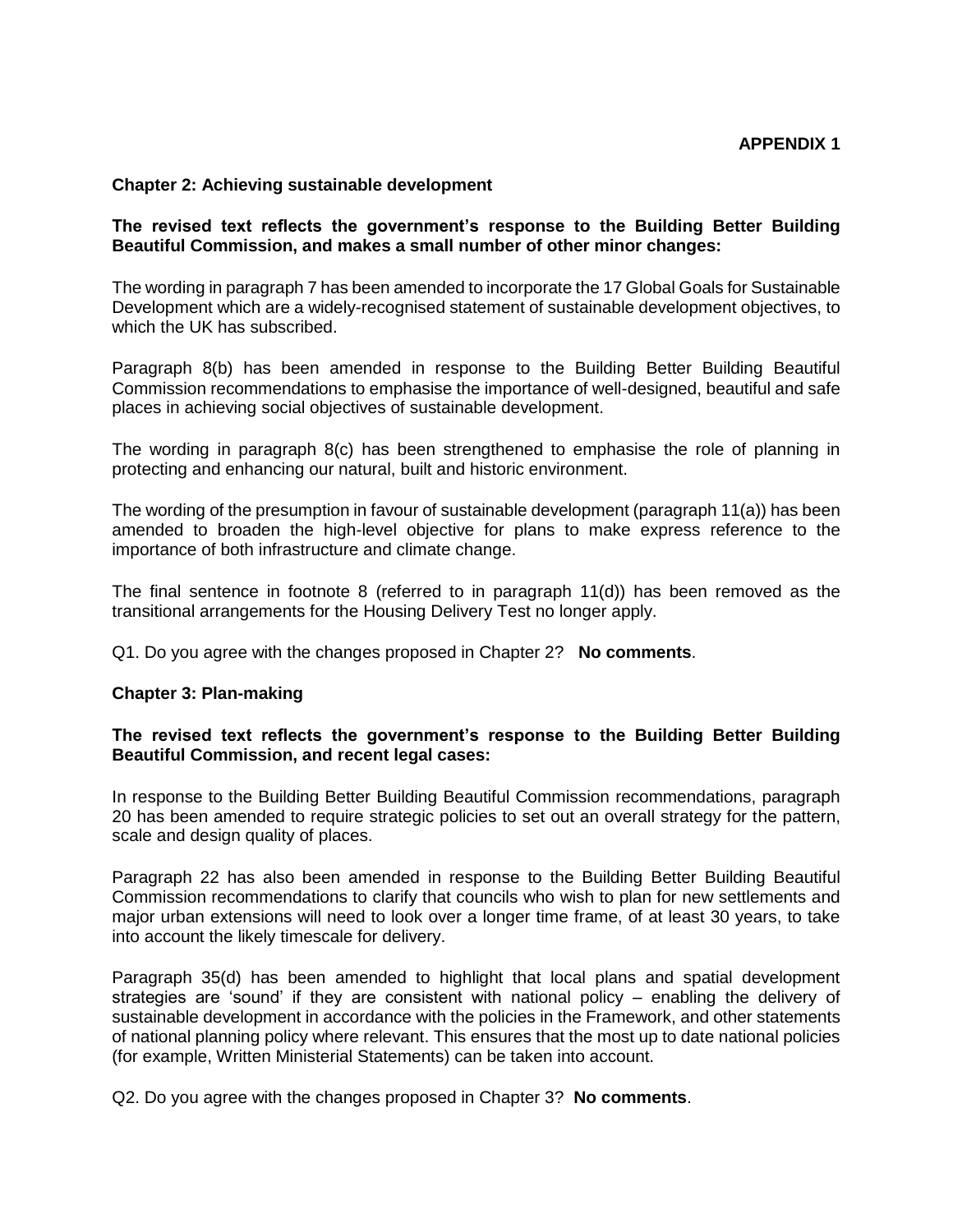# **Chapter 4: Decision making**

## **The revised text aims to clarify the policy intention for Article 4 directions:**

In order to ensure Article 4 directions can only be used to remove national permitted development rights allowing changes of use to residential where they are targeted and fully justified, we propose amending Paragraph 53, and ask for views on two different options.

We also propose clarifying our policy that Article 4 directions should be restricted to the smallest geographical area possible. Together these amendments would encourage the appropriate and proportionate use of Article 4 directions.

Q3. Do you agree with the changes proposed in Chapter 4? Which option relating to change of use to residential do you prefer and why?

**The proposed changes provide parameters when considering the use of Article 4 Directions which can prove helpful. However, they are clearly aimed at reducing restrictions on change of use to residential. It should remain the role of the LPA to determine acceptability and not a matter for the NPPF. Neither option is supported**.

#### **Chapter 5: Delivering a wide choice of high-quality homes**

## **The revised text aims to clarify the existing policy and reflects the government's response to the Building Better Building Beautiful Commission and recent legal cases:**

Paragraph 65 has been amended to clarify that, where major development involving the provision of housing is proposed, planning policies and decisions should expect at least 10% of the total number of homes to be available for affordable home ownership. This is to address confusion as to whether the 10% requirement applies to all units or the affordable housing contribution.

Paragraph 70 has been amended to remove any suggestion that neighbourhood plans can only allocate small or medium sites. This was not the policy intention, so the wording has therefore been amended to clarify that neighbourhood planning groups should also give particular consideration to the opportunities for allocating small and medium-sized sites (of a size consistent with new paragraph 69a) suitable for housing in their area.

Paragraph 73 has been amended to reflect Chapter 9: "Promoting sustainable transport" in ensuring that larger scale developments are supported by the necessary infrastructure and facilities including a genuine choice of transport modes. Paragraph 73(c) has also been amended in response to the Building Better Building Beautiful Commission's recommendations to clarify that when planning for larger scale development, strategic policy making authorities should set clear expectations for the quality of the places to be created and how this can be maintained (such as by following Garden City principles) and ensure that masterplans and codes are used to secure a variety of well-designed and beautiful homes to meet the needs of different groups in the community.

Footnote 40 (referred to in new paragraph 74(c)) has been updated to reflect that the Housing Delivery Test has now come into effect.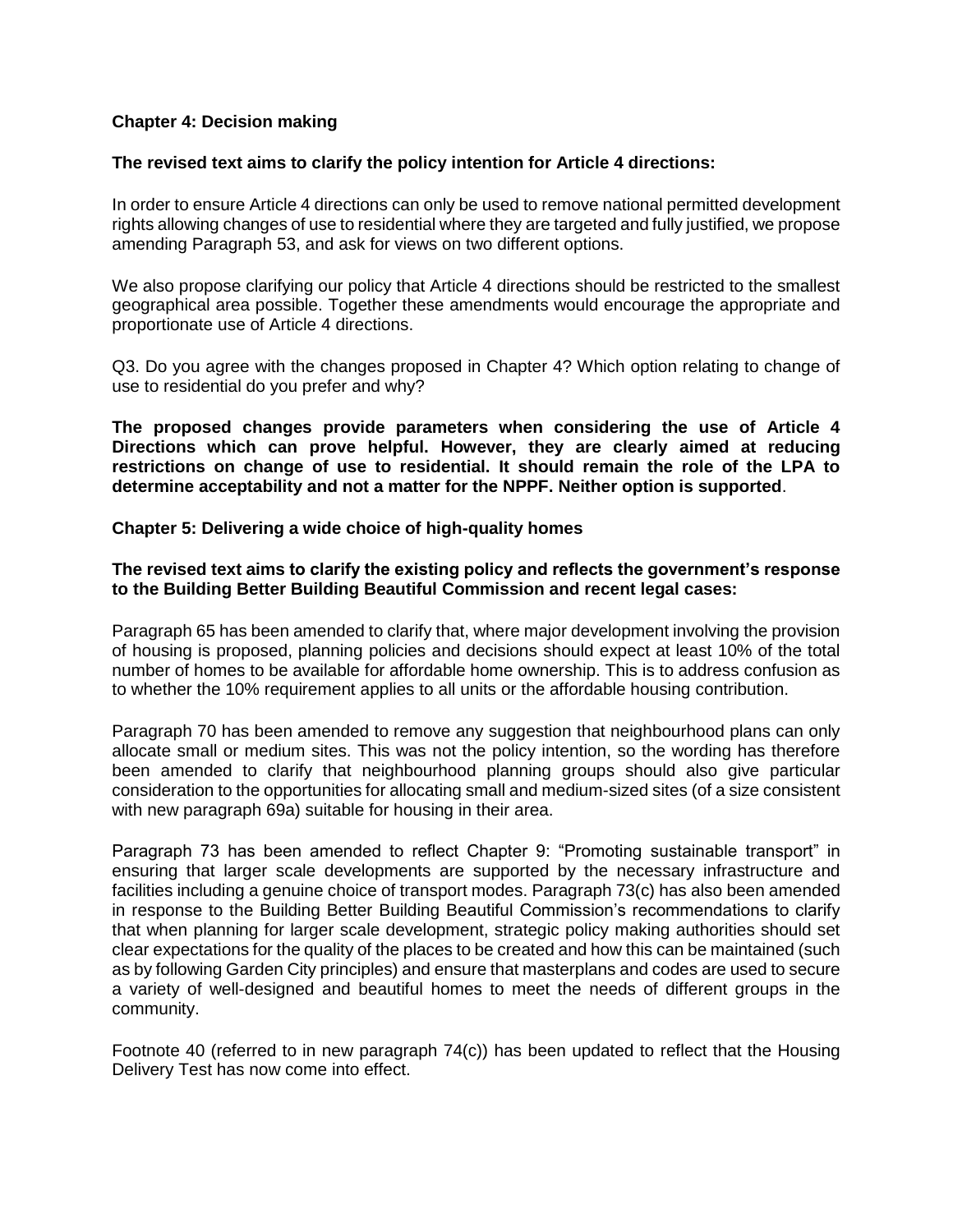New paragraph 80 (d) has been amended in response to legal cases in order to clarify that the curtilage does not fall within the scope of this policy.

New paragraph 80 (e) has been amended in response to the Building Better, Building Beautiful Commission's policy proposition 1 e) that it opens a loophole for designs that are not outstanding, but that are in some way innovative, and that the words 'or innovative' should be removed. This change is not proposed to rule out innovative homes, rather that it will ensure that outstanding quality can always be demanded, even if an innovative approach is taken.

Q4. Do you agree with the changes proposed in Chapter 5? **No comments.**

### **Chapter 8: Promoting healthy and safe communities**

### **The revised text seeks to clarify existing policy:**

New paragraph 92 (b) includes minor changes to help to clarify Government's expectations for attractive pedestrian and cycle routes. This supports the Building Better Building Beautiful Commission's recommendations on supporting walkable neighbourhoods.

New paragraph 97 has been amended to emphasise that access to a network of high quality open spaces and opportunities for sport and physical activity is important for the health and well-being of communities, and can deliver wider benefits for nature and efforts to address climate change.

Q5. Do you agree with the changes proposed in Chapter 8? **No comments.**

### **Chapter 9: Promoting sustainable transport**

# **The revised text reflects the government's response to the Building Better Building Beautiful Commission:**

New paragraph 105 (d) has been amended to support the Building Better, Building Beautiful Commission's recommendations on encouraging walking and cycling.

New paragraph 109 (c) and supporting footnote 45 has been amended to prevent continuing reliance by some authorities on outdated highways guidance. Our amended wording states that in assessing sites that may be allocated for development in plans, or specific applications for development, it should be ensured that the design of schemes and standards applied reflects current national guidance, including the National Design Guide and National Model Design Code.

Q6. Do you agree with the changes proposed in Chapter 9?

**Where the Council is not the highway authority the implication of this could be difficult where guidance is not up to date. Potentially this may lead to the Council having to undertake additional areas of work to ensure compliance. This will have resource requirements.** 

**Chapter 11: Making effective use of land**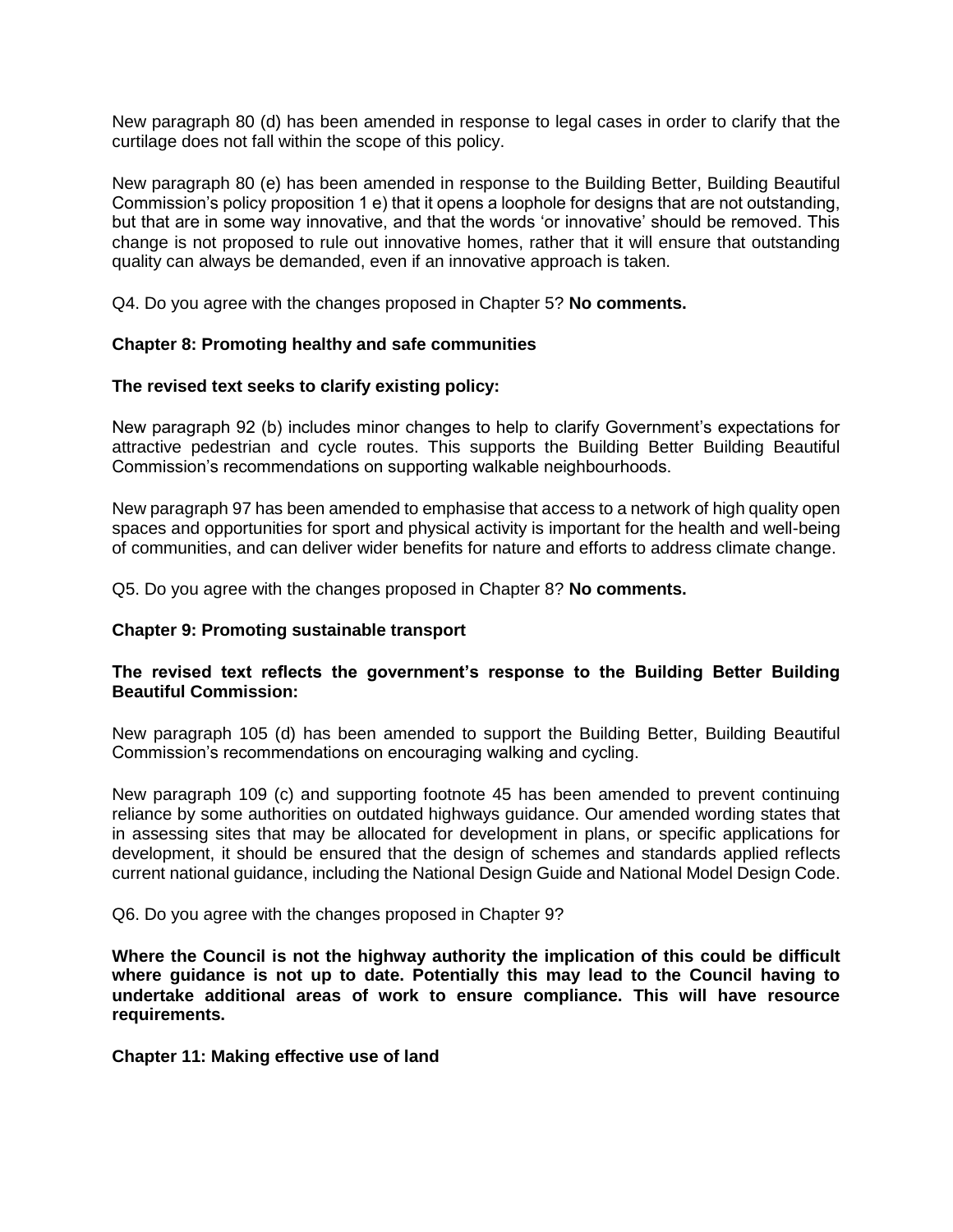# **The revised text reflects the government's response to the Building Better Building Beautiful Commission:**

New paragraph 124 has been amended to include an emphasis on the role that area-based character assessments, codes and masterplans can play in helping to ensure that land is used efficiently while also creating beautiful and sustainable places.

Q7. Do you agree with the changes proposed in Chapter 11? **No comments**.

# **Chapter 12: Achieving well-designed places**

# **The revised text reflects the government's response to the Building Better Building Beautiful Commission:**

New paragraphs 125 and 127 have been amended to include the term "beautiful" in response to the Building Better Building Beautiful Commission's findings. This supports the Building Better Building Beautiful Commission's recommendation for an overt focus on beauty in planning policy to ensure the planning system can both encourage beautiful buildings and places and help to prevent ugliness when preparing local plans and taking decisions on planning applications

Paragraph 126 has been amended to clarify the role that neighbourhood planning groups can have in relation to design policies.

Paragraph 127 has been amended to emphasise that all local planning authorities should prepare design guides or codes consistent with the principles set out in the National Design Guide and National Model Design Code and which reflect local character and design preferences.

A new paragraph 128 has been added in response to the Building Better Building Beautiful Commission's recommendations and our manifesto commitment to give communities greater say in the design standards set for their area. This reflects the Government's proposals for a National Model Design Code, which will include a model community engagement process, and will create a framework for local authorities and communities to develop a more consistent approach which reflects the character of each place and local design preferences. It also clarifies that the National Design Guide and the National Model Design Code should also be used to guide decisions on planning applications in the absence of locally produced guides or codes.

A new paragraph 130 has been added to reflect the findings of the Building Better Building Beautiful Commission and the Government's ambition to ensure that all new streets are treelined, and that existing trees are retained wherever possible.

New paragraph 132 and footnote 50 have been updated to refer to Building for a Healthy Life.

New paragraph 133 responds to the Building Better Building Beautiful Commission's recommendations to make clear that development that is not well designed should be refused, especially where it fails to reflect local design policies and government guidance on design. In addition, it clarifies that significant weight should be given to development which reflects local design policies and government guidance on design.

Q8. Do you agree with the changes proposed in Chapter 12?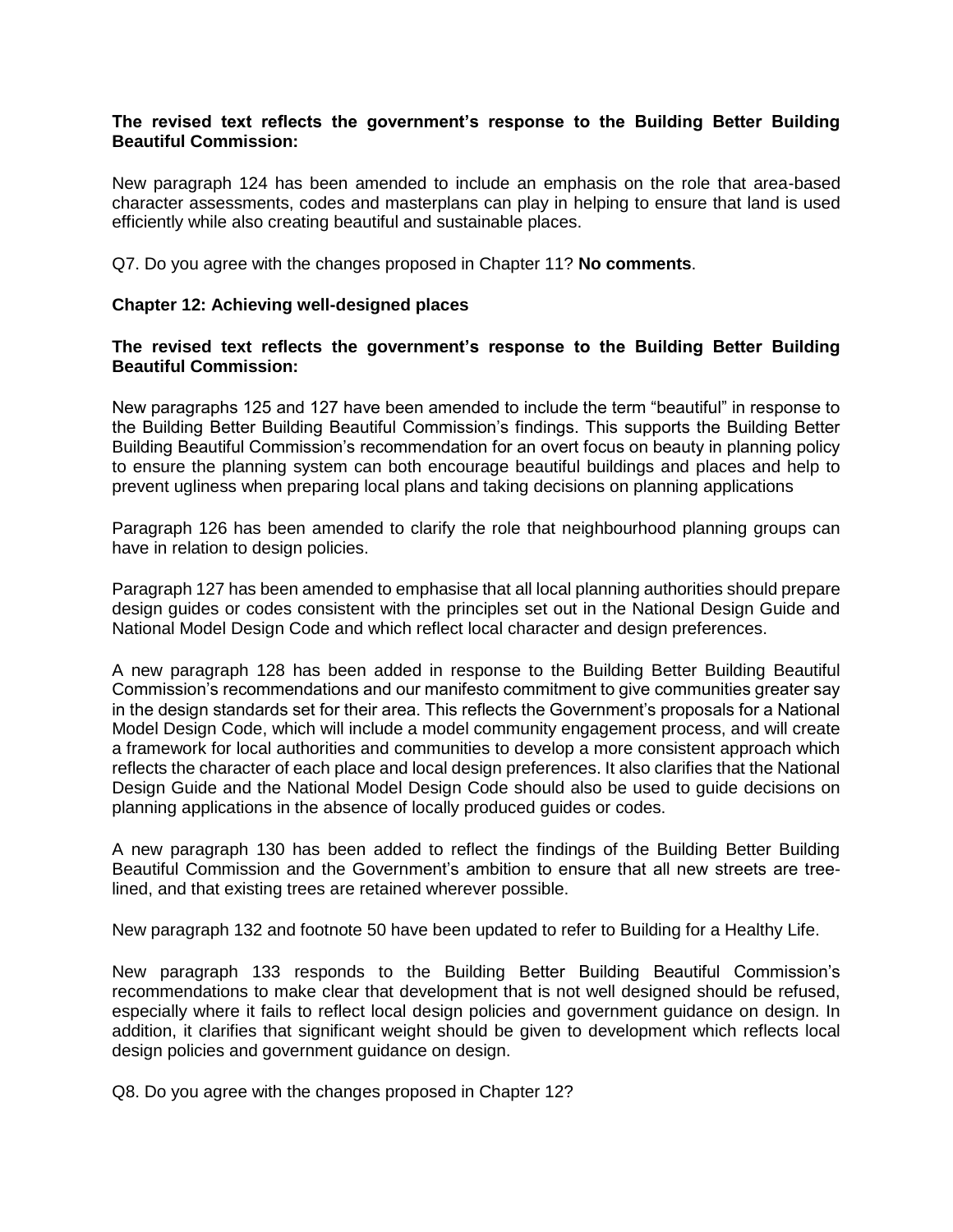**Whilst design is an important issue, there remains a real concern about how subjective the term 'beautiful' is. This will lead to extensive deliberation and debate.**

**Of greater concern however is the resource implication of introducing a much more significant design-based policy approach. There will be a requirement for increased design skills and skills development for officers and there will be an inevitable time implication in that regard. Perhaps most concerning is the challenge that will be faced by areas such as Ribble Valley with its diverse rural settlement characteristics. This will lead to a range of applicable design codes needing to be developed to reflect that diversity. Each needing to be developed through relevant statutory process, consultation and public engagement. All these aspects are resource intensive in themselves and a challenge to produce to a timeframe that will enable them to compliment the update of local plans in a timely way.**

# **Chapter 13: Protecting the Green Belt**

# **The revised text seeks to clarify existing policy:**

New paragraph 149(f) has been amended slightly to set out that development, including buildings, brought forward under a Community Right to Build Order or Neighbourhood Development Order, is not inappropriate in the Green Belt provided it preserves its openness and does not conflict with the purposes of including land within it.

Q9. Do you agree with the changes proposed in Chapter 13? **No issues.**

# **Chapter 14: Meeting the challenge of climate change, flooding and coastal change**

# **The revised text seeks to strengthen environmental policies, including clarifying some aspects of policy concerning planning and flood risk:**

The changes proposed are in part, an initial response to the emergent findings of our joint review with the Department for Environment, Food and Rural Affairs (Defra) of planning policy for flood risk. The government's [Policy Statement on flood and coastal erosion risk management](https://www.gov.uk/government/publications/flood-and-coastal-erosion-risk-management-policy-statement) sets out a number of actions to maintain and enhance the existing safeguards concerning flood risk in the planning system. Informed by this, we will consider what further measures may be required in the longer term to strengthen planning policy and guidance for proposed development in areas at risk of flooding from all sources when our review concludes.

On planning and flood risk, new paragraphs 160 and 161 have been amended to clarify that the policy applies to all sources of flood risk.

New paragraph 160(c) has been amended to clarify that plans should manage any residual flood risk by using opportunities provided by new development and improvements in green and other infrastructure to reduce the causes and impacts of flooding (making as much use as possible of natural flood management techniques as part of an integrated approach to flood risk management).

The Flood Risk Vulnerability Classification has been moved from planning guidance into national planning policy (set out in Annex 3 and referred to in paragraph 162). It is considered that this classification is a key tool and should be contained in national policy.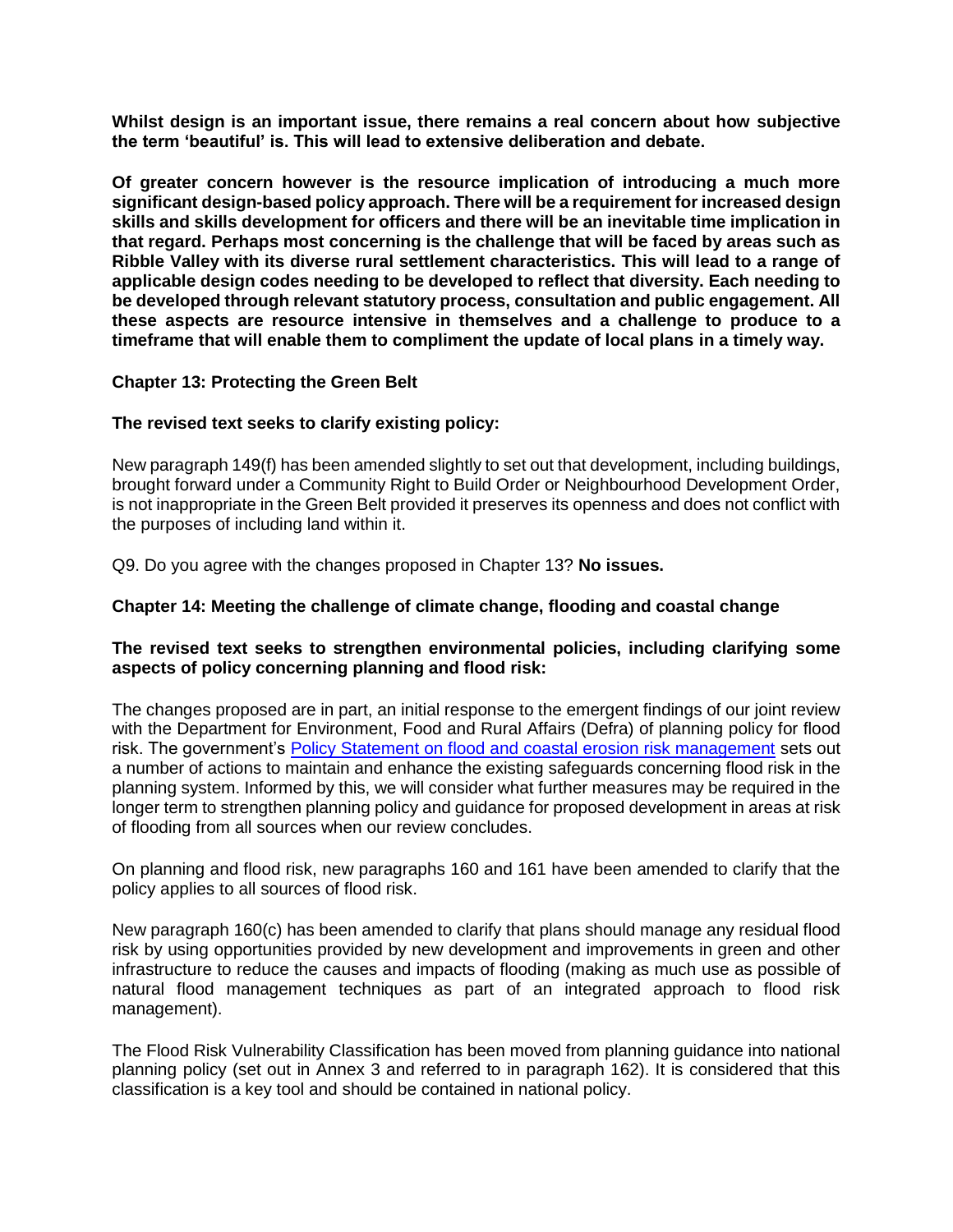New paragraph 163 has been amended to clarify the criteria that need to be demonstrated to pass the exception test.

New paragraph 166(b) has been expanded to define what is meant by "resilient".

Q10. Do you agree with the changes proposed in Chapter 14?

# **This will strengthen policy approaches to flood risk and mitigation of climate change.**

# **Chapter 15: Conserving and enhancing the natural environment**

# **The revised text seeks to clarify existing policy and reflects the government's response to the Building Better Building Beautiful Commission:**

New paragraph 175 has been amended in response to the [Glover Review of protected](https://www.gov.uk/government/publications/designated-landscapes-national-parks-and-aonbs-2018-review)  [landscapes,](https://www.gov.uk/government/publications/designated-landscapes-national-parks-and-aonbs-2018-review) to clarify that the scale and extent of development within the settings of National Parks and Areas of Outstanding Natural Beauty should be sensitively located and designed so as to avoid adverse impacts on the designated landscapes.

New paragraph 176 has been separated from the preceding paragraph to clarify that this policy applies at the development management stage only.

New paragraph 179(d) has been amended to clarify that development whose primary objective is to conserve or enhance biodiversity should be supported; while opportunities to improve biodiversity in and around other developments should be pursued as an integral part of their design, especially where this can secure measurable net gains for biodiversity and enhance public access to nature.

Q11. Do you agree with the changes proposed in Chapter 15? **No comments**.

### **Chapter 16: Conserving and enhancing the historic environment**

# **The revised text seeks to reflect a change made to national planning policy by a Written Ministerial Statement on protecting our nation's heritage dated 18 January 2021:**

New paragraph 197 has been added to clarify that authorities should have regard to the need to retain historic statues, plaques or memorials, with a focus on explaining their historic and social context rather than removal, where appropriate.

Q12. Do you agree with the changes proposed in Chapter 16? **No comments.**

# **Chapter 17: Facilitating the sustainable use of minerals**

# **Minor changes have been made to clarify existing policy:**

New paragraph 209(c) has been amended to refer to Mineral Consultation Areas in order to clarify that this is an important mechanism to safeguard minerals particularly in two tier areas, and to reflect better in policy what is already defined in Planning Practice Guidance.